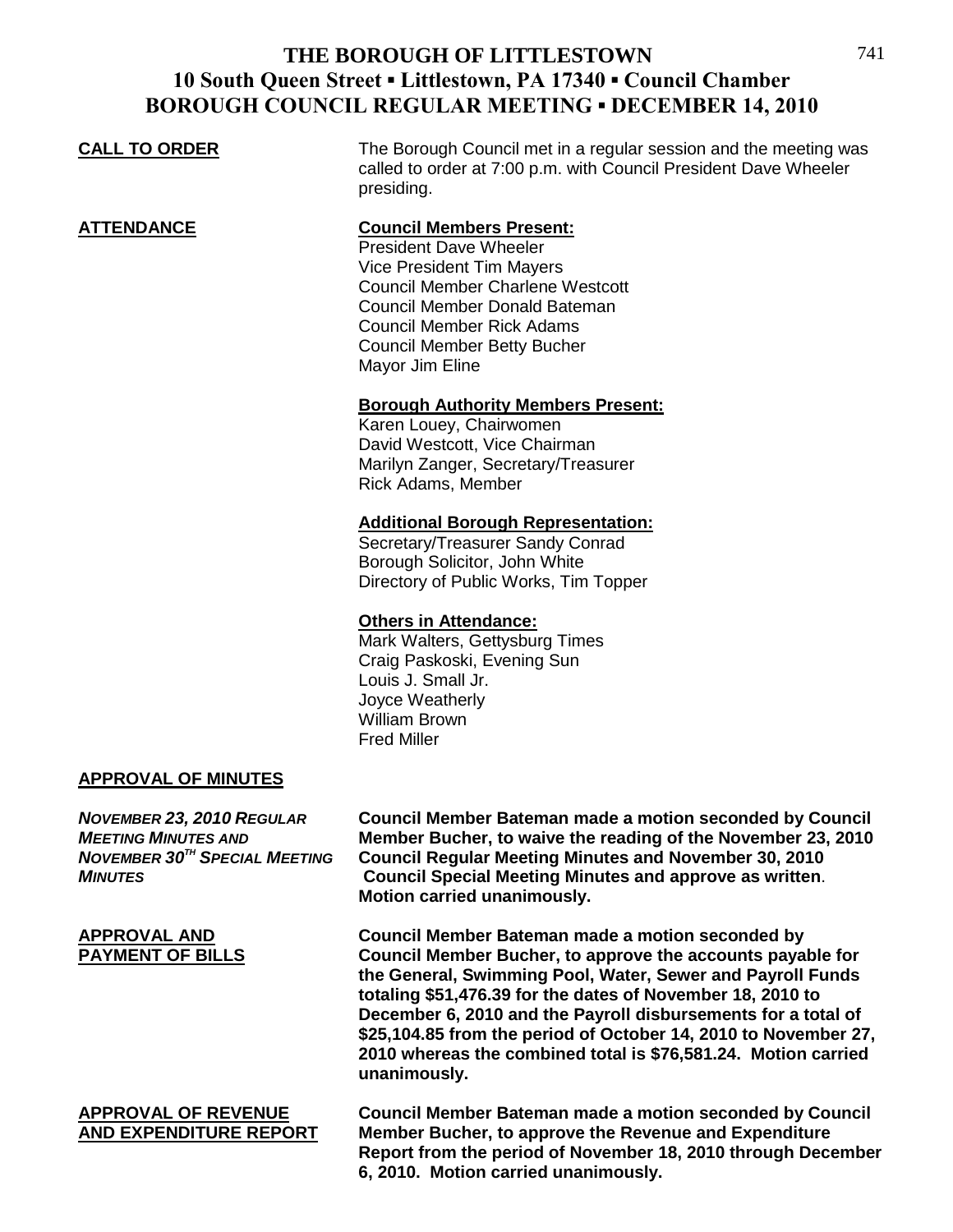### **NEW BUSINESS**

| <b>APPOINTMENT TO THE BOROUGH</b><br><b>AUTHORITY</b>                   | Council Member Bateman made a motion seconded by Council<br>Member Adams, to appoint Mr. David Westcott to the Borough<br>Authority Board. Motion carried unanimously.                                                                                                                                                                                                                                                                                                                                   |
|-------------------------------------------------------------------------|----------------------------------------------------------------------------------------------------------------------------------------------------------------------------------------------------------------------------------------------------------------------------------------------------------------------------------------------------------------------------------------------------------------------------------------------------------------------------------------------------------|
|                                                                         | Mr. Westcott's term will expire July 26, 2011.                                                                                                                                                                                                                                                                                                                                                                                                                                                           |
| <b>RESOLUTION FOR FINAL BUDGET</b><br><b>ADOPTION</b>                   | <b>Council Member Adams made a motion, seconded by Council</b><br>Member Westcott, to approve a Resolution adopting the<br>Borough of Littlestown 2011 Final Budget. Motion carried<br>unanimously.                                                                                                                                                                                                                                                                                                      |
| <b>2011 TAX ORDINANCE</b>                                               | <b>Council Member Bateman made a motion seconded by Council</b><br>Member Mayers, to adopt an Ordinance of the Borough of<br>Littlestown, Adams County, Pennsylvania, Establishing, and<br>Levying the Taxes Upon Real Property, Persons, Earned Income<br>and Profits, Local Services, and the Transfer of Real Property<br>within the Borough of Littlestown, Adams County, Pennsylvania<br>for the Fiscal Year 2011. Motion carried 5-1 with Council<br>Member Westcott casting the opposing vote.    |
| <b>ORDINANCE MAKING BOYER AND</b><br><b>S. COLUMBUS A FOUR WAY STOP</b> | <b>Council Member Westcott made a motion, seconded by Council</b><br>Member Bateman, to adopt an Ordinance of the Borough of<br>Littlestown, Adams County, Pennsylvania, Amending and<br>Supplementing Certain Provisions of Chapter 68, Article II,<br>Section 68-14.A of the Littlestown Borough Code Relating to<br>Traffic Regulations - Stop Intersections, Designating the<br>Intersection of South Columbus Avenue and Boyer Street as a 4-<br>Way Stop Intersection. Motion carried unanimously. |
| <b>ADVERTISE THE 2011 MEETING</b><br><b>NOTICE</b>                      | <b>Council Member Bateman made a motion seconded by Council</b><br>Member Adams, to approve the advertising of the 2011 meeting<br>notice. Motion carried unanimously.                                                                                                                                                                                                                                                                                                                                   |
| <b>DONATION TO THE LITTLESTOWN</b><br><b>SENIOR CENTER</b>              | <b>Council Member Adams made a motion seconded by Council</b><br>Member Bucher, to approve the donation in the amount of<br>\$2,000.00 to the Littlestown Senior Center. Motion carried<br>unanimously.                                                                                                                                                                                                                                                                                                  |
| <b>RECESS</b>                                                           | Council President Wheeler called a recess at 7:15pm for a<br><b>Borough Authority meeting.</b>                                                                                                                                                                                                                                                                                                                                                                                                           |
| <b>BOROUGH AUTHORITY</b>                                                | The meeting of the Borough Authority was called to order at 7:15pm<br>by Authority Member Karen Louey.                                                                                                                                                                                                                                                                                                                                                                                                   |
| <b>Election of Officers</b><br><b>CHAIRPERSON</b>                       | Borough Solicitor White asked for nominations for Chair. Authority<br>Member Adams nominated Karen Louey for the position of Chair<br>seconded by Borough Authority Member Zanger. No other<br>nominations were given. Motion carried unanimously.                                                                                                                                                                                                                                                       |
|                                                                         | The meeting was turned over to the Chairwomen Karen Louey.                                                                                                                                                                                                                                                                                                                                                                                                                                               |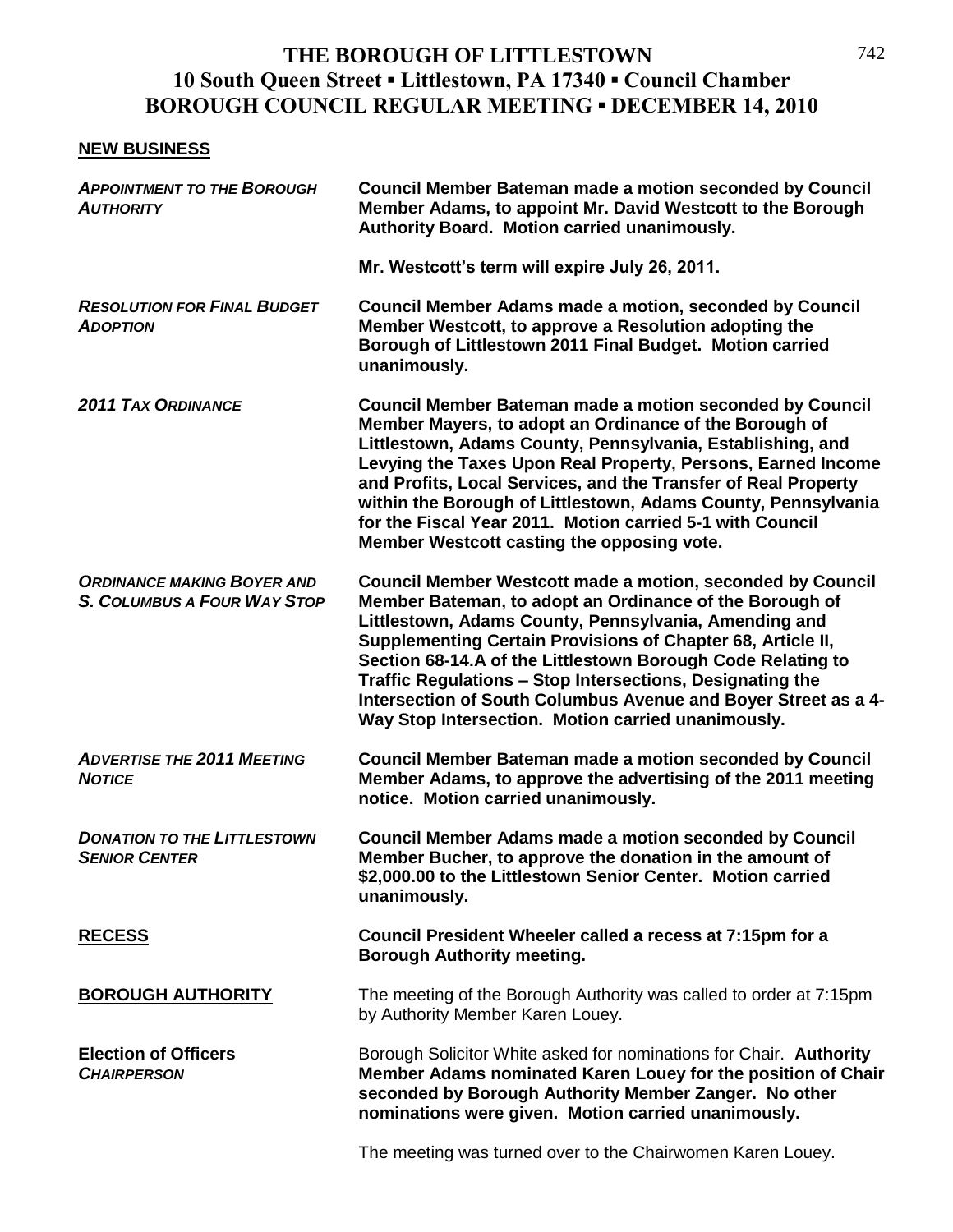| <b>VICE CHAIRPERSON</b>          | Chairwoman Louey asked for nominations for the position of Vice<br>Chair. Authority Member Adams nominated David Westcott<br>seconded by Authority Member Zanger. No other nominations<br>were given. Motion carried unanimously.                                                                                                                                                                                                                                                            |
|----------------------------------|----------------------------------------------------------------------------------------------------------------------------------------------------------------------------------------------------------------------------------------------------------------------------------------------------------------------------------------------------------------------------------------------------------------------------------------------------------------------------------------------|
| <b>SECRETARY/TREASURER</b>       | Chairwoman Louey ask for nominations for the position of<br>Secretary/Treasurer. Authority Member Adams nominated<br>Marilyn Zanger seconded by Vice Chairman Westcott. No other<br>nominations were given. Motion carried unanimously.                                                                                                                                                                                                                                                      |
| ACT 537 PLAN                     | Authority Member Adams made a motion seconded by Authority<br>Vice Chairman Westcott, to tentatively adopt the draft version of<br>the Act 537 plan. Motion carried unanimously.                                                                                                                                                                                                                                                                                                             |
| <b>ADJOURN</b>                   | Authority Secretary/Treasurer made a motion seconded by<br>Authority Vice Chairman Westcott, to adjourn the meeting.<br>Motion carried unanimously.                                                                                                                                                                                                                                                                                                                                          |
|                                  | The meeting was closed at 7:19pm.                                                                                                                                                                                                                                                                                                                                                                                                                                                            |
| <b>RECONVENE</b>                 | Council President Wheeler reconvened the meeting of the Littlestown<br>Borough Council at 7:19pm.                                                                                                                                                                                                                                                                                                                                                                                            |
| <b>NON-AGENDA ITEMS</b>          |                                                                                                                                                                                                                                                                                                                                                                                                                                                                                              |
| <b>SPCA CONTRACT</b>             | <b>Council Member Bateman made a motion seconded by Council</b><br>Member Westcott, to accept the donation of \$1500 from Tim<br>Topper and to approve the contract to the SPCA. Council<br>President Wheeler stated that this was a non-agenda item and<br>asked for public comment. No public comments were given.<br>Motion carried unanimously.                                                                                                                                          |
| <b>POLICE CONTRACT EXTENSION</b> | Council discussed extending the current police contract for another<br>two years with a contract extension agreement that states:                                                                                                                                                                                                                                                                                                                                                            |
|                                  | The Borough of Littlestown and the Littlestown Borough Police<br>Officer' Association (collectively referred to as the "Parties") agree to<br>extend the terms and conditions of the January 1, 2006 to December<br>31, 2010 contract by agreeing that all contractual terms and benefits<br>remain the same through December 31, 2012. The only change to<br>the contract is the Attachment B setting forth a 3.5% base salary<br>increase in 2011 and a 3.5% base salary increase in 2012. |
|                                  | <b>Council Member Westcott made a motion seconded by Council</b><br>Member Bateman, to approve the contract extension agreement<br>between the Borough of Littlestown and the Littlestown<br>Borough Police Officers, which will extend the current contract<br>for another two (2) years. Council President Wheeler stated that<br>this was a non-agenda item and asked for public comment. No<br>public comments were given. Motion carried unanimously.                                   |